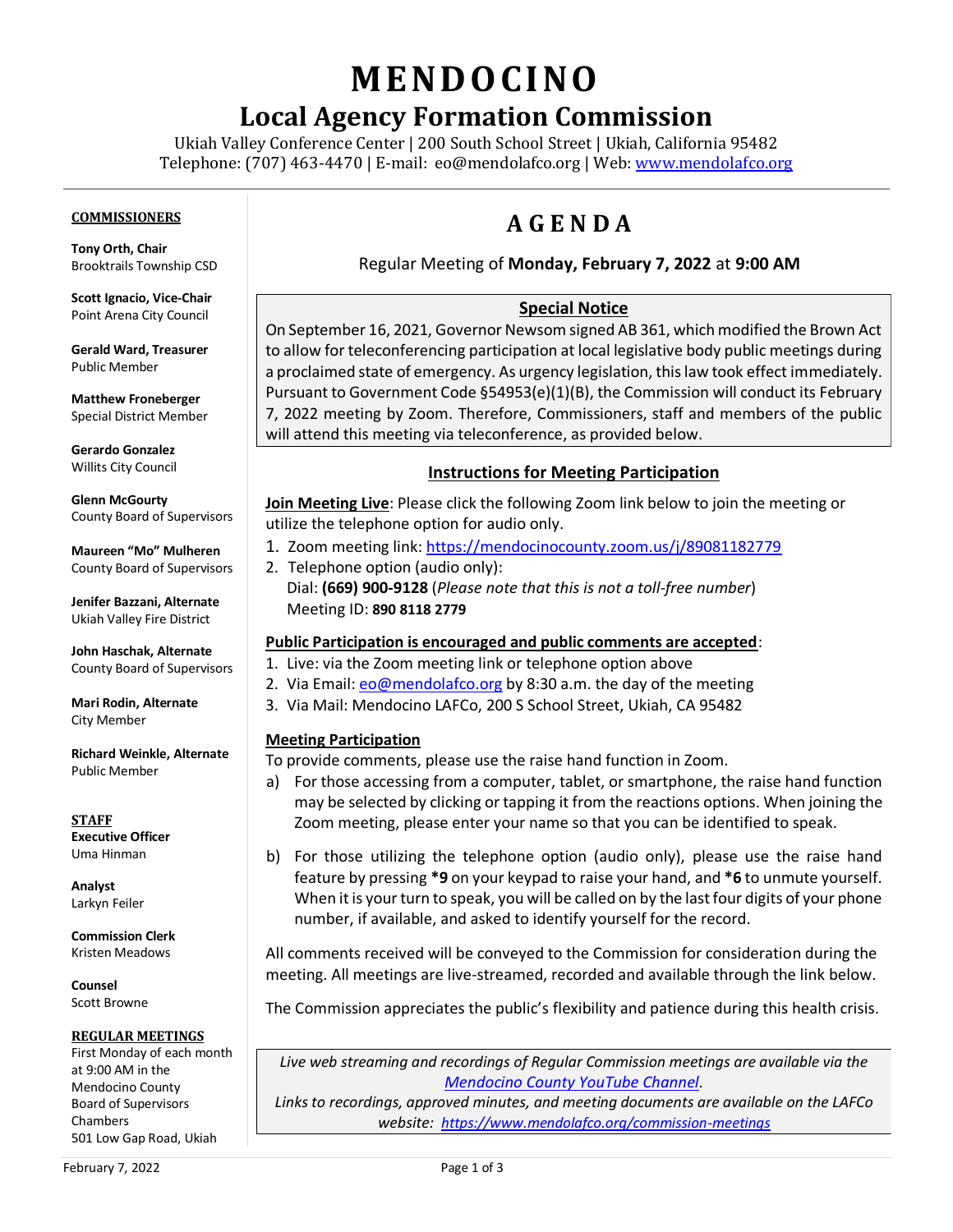### **1. CALL TO ORDER and ROLL CALL**

#### **2. AB 361 REMOTE TELECONFERENCING ACTION**

Pursuant to AB 361, the Commission will consider the status of the ongoing emergency and facts related to health and safety of meeting attendees due to COVID-19 and consider Resolution No. 2021-22-10 making further findings related to holding this Commission meeting by teleconference pursuant to the provisions of Government Code Section 54953(e).

#### **3. PUBLIC EXPRESSION**

The Commission welcomes participation in the LAFCo meeting. Any person may address the Commission on any subject within the jurisdiction of LAFCo which is not on the agenda. There is a three-minute limit and no action will be taken at this meeting. See public participation information above.

# **4. OTHER BUSINESS**

#### **4a) Announcements of Commission Appointments**

Announcements of the 2022 County and City Representatives.

#### **4b) Selection of Officers and Appointments to Committees**

The Commission will vote on officers for 2021 and the elected Chair will appoint Commissioners to the Executive Committee and Policies & Procedures Committee.

### **5. CONSENT CALENDAR**

The following consent items are expected to be routine and non-controversial, and will be acted on by the Commission in a single action without discussion, unless a request is made by a Commissioner or a member of the public for discussion or separate action.

#### **5a) December 6, 2021 Regular Meeting Summary**

- **5b) Ratify the December 2021 Claims & Financial Report**
- **5c) January 2022 Claims & Financial Report**

**5d) Lease with City of Ukiah for Office Space in the Ukiah Valley Conference Center** 

# **6. PUBLIC HEARING ITEMS**

**None**

# **7. WORKSHOP ITEMS**

**None**

# **8. MATTERS FOR DISCUSSION AND POSSIBLE ACTION**

**8a) Status Determination for County Service Area 3 in Response to State Controller's Office Inactive District Notice** In accordance with SB 448, the State Controller's Office notified LAFCo that County Service Area 3 was identified as an inactive district. The Commission will consider staff's recommendation to determine County Service Area 3 an active district.

#### **8b) Mid-Year Financial Report**

The Commission will receive the Executive Officer's report on the mid-year budget and work plan status for Fiscal Year 2021-22.

### **9. INFORMATION AND REPORT ITEMS**

The following informational items are reports on current LAFCo activities, communications, studies, legislation, and special projects. General direction to staff for future action may be provided by the Commission. No immediate action will be taken on any of the following items.

#### **9a) Work Plan, Current and Future Proposals** (Written)

#### **9b) Correspondence** (Copies provided upon request)

• BBK Attorneys at Law letter on behalf of the Ukiah Valley Sanitation District, January 20, 2022